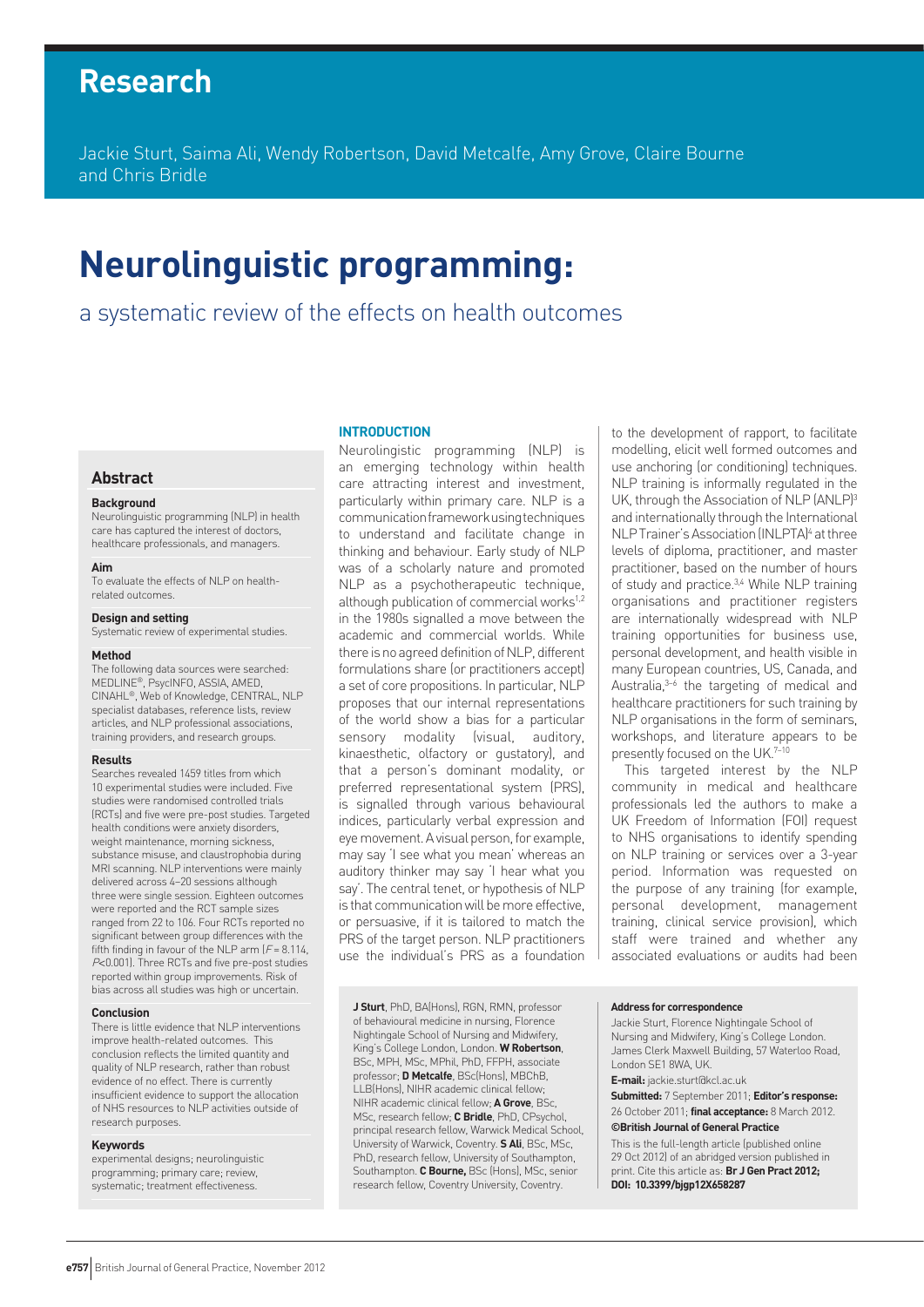# **How this fits in**

Neurolinguistic programming (NLP) is a collection of communication and behaviour change techniques used within the NHS for both clinical and managerial purposes and has a reputation in the business and entertainment industry as a method for influencing people. NLP is promoted to health professionals as a therapeutic and managerial intervention. Limited experimental research has been undertaken into the use of NLP to influence health outcomes and there is little evidence that NLP interventions improve health outcomes based on poor quality studies across heterogeneous conditions and populations. The allocation of NHS resources to support NLP activities should be confined to research investigations.

undertaken. This request was sent in June 2009 to all 143 primary care trusts, 73 mental health trusts, 166 hospital trusts, 12 ambulance trusts, 10 care trusts, and 10 strategic health authorities. A total of 326 (79%) NHS organisations responded to the request and the unpublished data revealed an NHS monetary spend of £802 468 on NLP-related activity. Over 700 NHS staff undertook NLP training during the time period with the majority (75%) being in administrative/managerial roles. Clinical staff included counsellors and clinical psychologists. A conservative estimate of 1-day training per person was determined at a modest daily salary rate of £150 per person indicates an estimated training cost of £105 000. For five trusts reporting that they had developed NLP-based services, the majority was spent on weight-loss counselling (£200 000) and this was a research study. Other spend areas included counselling skills (£190), substance misuse counselling (£90) and smoking cessation services (£450). While this spend was found to be modest, the FOI request established that it was widespread.

NLP's position outside mainstream academia has meant that while the evidence base for psychological intervention in both physical and mental health has strengthened,11–14 parallel evidence in relation to NLP has been less evident and has attracted academic criticism.15,16 No systematic review of the NLP literature has been undertaken applying Cochrane methods.17 The aim of this study was to conduct a systematic literature review and appraise the available evidence for effectiveness of NLP on health-related outcomes.

# **METHOD**

Studies were eligible for inclusion if they reported primary research on the effects of NLP on any health-related outcomes in all clinical populations. Studies without a quantitative evaluation of the effect of NLP, single case  $(n = 1)$  studies, and those in which a single NLP technique was evaluated were excluded. Language eligibility was restricted to English.

MEDLINE® Ovid version (1950 to 20/02/12), PsycINFO (Earliest to 20/02/12), Applied Social Science Index and Abstracts (ASSIA) (Earliest to 20/02/12), Allied and Complementary Medicine Database (AMED) (1985 to 20/02/12), CINAHL® (1981 to 20/02/12) , Web of Knowledge (Earliest to 20/02/12) and CENTRAL (Earliest to 20/02/12) were searched. The following keywords 'neurolinguistic/neuro-linguistic and neuro linguistic programming' were combined using the 'OR' Boolean operator together with the MeSH heading 'neurolinguistic programming' (available for MEDLINE only). The specialist NLP databases at the Universities of Bielefeld and Surrey (to 20/02/12), and the European Association for Neuro-linguistic Psychotherapy (to 20/02/12) were also searched in their entirety, and NLP associations, research groups, and social network forums, were contacted for additional research. Reference lists were screened for additional citations. A single reviewer initially screened all search results by title and those deemed potentially relevant were assessed against the eligibility criteria by two reviewers independently, with discrepancies resolved through discussion. Full-text papers of included studies were assessed against the eligibility criteria by two reviewers independently and discrepancies were resolved through discussion or referral to a third reviewer.

A data extraction template was developed, pilot-tested on two papers by three reviewers, and modified as necessary. Two reviewers independently extracted data from each study, including: publication details (authors, year, and country), participant characteristics, intervention details, outcome measures, risk of bias, and study findings. Risk of bias assessment for the randomised controlled trials (RCTs) was undertaken with reference to the Cochrane Handbook.17 The RCTs were assessed against the four risk domains of sequence generation, allocation concealment, blinding of outcome assessors, and incomplete outcome data. The risk of bias was assessed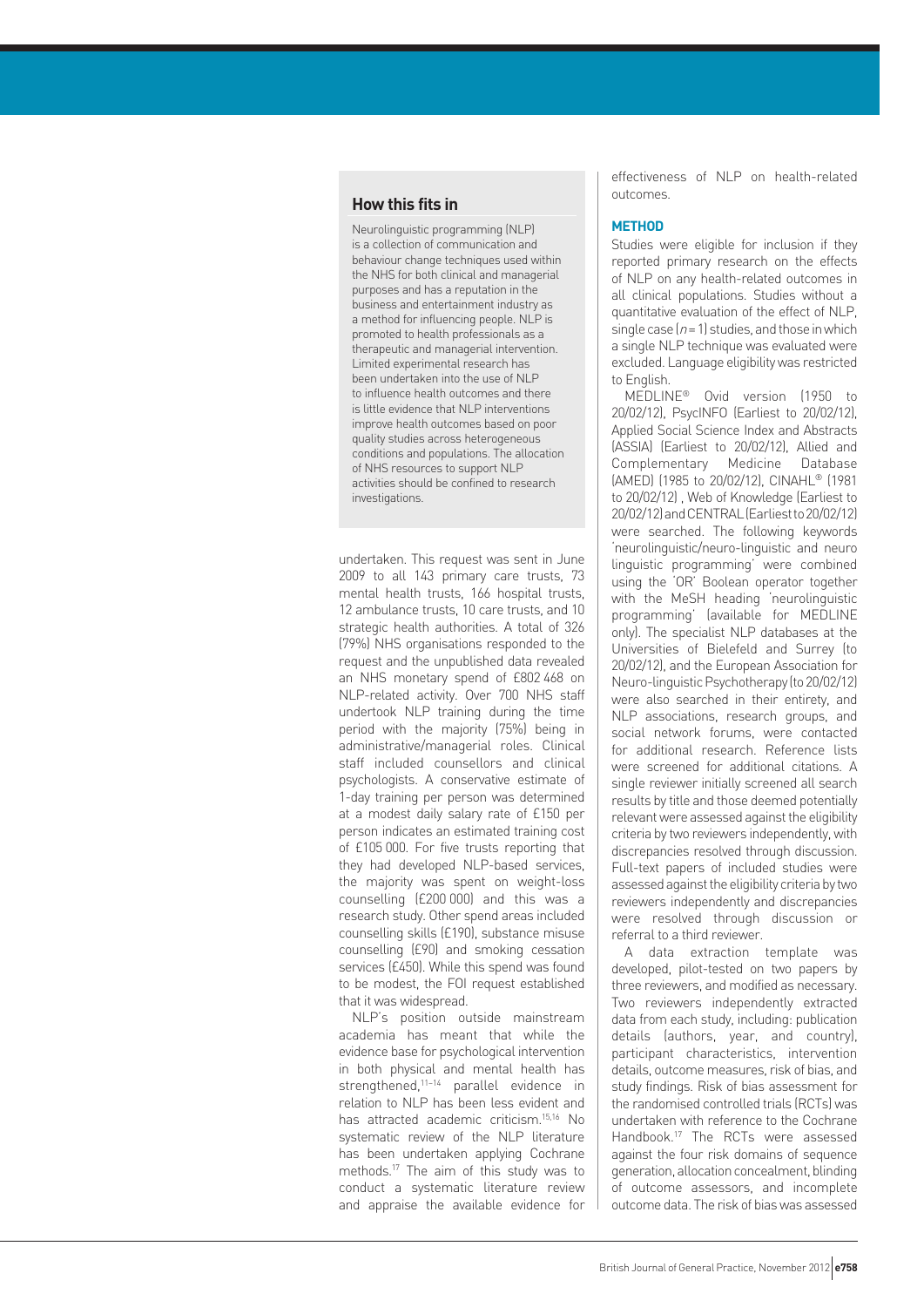| Randomised Controlled Trials<br>and health issue<br>Author, country                                                 | Study design<br>and setting                                                                                                                                                                                                                                                                             | Population and<br>participants                                                                                                                                                                                                                                                                                                                                                                                                                                     | Intervention details<br><u>n</u><br>N                                                                                                                                                                                                                                             | Assessed outcomes<br>and measures                                                                                                                                                                                | <b>Results</b>                                                                                                                                                                                                                                                                                                                                                                                                  |
|---------------------------------------------------------------------------------------------------------------------|---------------------------------------------------------------------------------------------------------------------------------------------------------------------------------------------------------------------------------------------------------------------------------------------------------|--------------------------------------------------------------------------------------------------------------------------------------------------------------------------------------------------------------------------------------------------------------------------------------------------------------------------------------------------------------------------------------------------------------------------------------------------------------------|-----------------------------------------------------------------------------------------------------------------------------------------------------------------------------------------------------------------------------------------------------------------------------------|------------------------------------------------------------------------------------------------------------------------------------------------------------------------------------------------------------------|-----------------------------------------------------------------------------------------------------------------------------------------------------------------------------------------------------------------------------------------------------------------------------------------------------------------------------------------------------------------------------------------------------------------|
| Krugman et al <sup>19</sup>                                                                                         | Design: RCT                                                                                                                                                                                                                                                                                             | Participants: university                                                                                                                                                                                                                                                                                                                                                                                                                                           | NLP interventionist training:                                                                                                                                                                                                                                                     | Public speech anxiety.                                                                                                                                                                                           | Between group differences; no statistical difference                                                                                                                                                                                                                                                                                                                                                            |
| Speech anxiety<br>$\overline{5}$                                                                                    | session; arm 2) self-controlled<br>desensitisation; arm 3) waiting<br>immediately post-treatment<br>Groups: arm 1) NLP single<br>Assessmen: Baseline and<br>Setting: University<br>list control                                                                                                         | 28 male/27 female.<br>advertisement for a programme<br>Numbers randomised, analysed<br>and completed not reported<br>to alleviate anxiety in public<br>speaking situations. Study<br>Recruitment: response to<br>undergraduate students<br>baseline, $n = 55$ ,<br>Single session                                                                                                                                                                                  | Anchoring techniques, visualisation<br>three graduate clinical/counselling<br>Training fidelity checks employed<br>psychologists with additional<br>intervention from 'Frogs into<br>4 months of NLP training.<br>NLP intervention: phobia<br>Princes': <sup>2</sup> Kinaesthetic | Personal Report of Confidence<br>as a Speaker Scale. Paul's<br>Checklist. Observed global<br>rating of speech anxiety<br>Modified Behaviour                                                                      | measures of speech anxiety lincluding fear expectancy<br>between groups (results data not reported). Within<br>significance (P<0.05) showing reduction in all<br>(pre-post tests): tvalues attained statistical<br>group differences (pre-post tests): tvalues<br>and fear survey) in all three arms.                                                                                                           |
| Maternal emotional<br>de Miranda et al <sup>20</sup><br>disturbance and<br>child emotional<br>development<br>Brazil | arm 1) NLP; arm 2) control,<br>post-intervention. Groups:<br>care centre. Assessment:<br>Design: RCT. Setting: day<br>baseline and 9 months<br>no further description                                                                                                                                   | Participants: mother and infant<br>pairs. Mothers' age unreported,<br>children $n = 27$ , mothers $n = 37$<br>described. Randomised $n = 45$<br>unreported. Recruitment: not<br>child age 18-36 months, sex<br>Completed $n = 37$ . Analysed:<br>[23 NLP/22 control].<br>[10 NLP/27 control]                                                                                                                                                                       | not described. NLP intervention:<br>NLP', 15 sessions over 1 year<br>arm 1) not described beyond<br>NLP interventionist training:                                                                                                                                                 | variation (Home Observation<br>Child development (Bayley<br>scale). Home environment<br>questionnaire). Maternal<br>for Measurement of the<br>Report Questionnaire)<br>Environment [HOME]<br>Mental Health (Self | improvement in the HOME environment $(P=0.09)$ .<br>95% CI = 0.0 to 23.08, P= 0.669). Maternal mental<br>Variations in child mental development (OR 1.21,<br>Between Groups: Non-significant trend towards<br>health: $P = 0.26$ .                                                                                                                                                                              |
| Stipancic et al <sup>21</sup><br>Psychological<br>difficulties<br>Croatia                                           | baseline, post-treatment and<br>Arm 2) baseline, 3 months.<br>5 months post-treatment.<br>controlled trial alternately<br>allocated. Setting: private<br>Design: RCT waiting list<br>psychotherapy practice.<br>psychotherapy, arm 2)<br>Assessments: arm 1)<br>Groups: arm 1) NLP<br>Wait list control | psychological difficulties to 'reduced<br>higher 100%. Recruitment: multiple<br>employed 56%; college educated or<br>$21 - 40$ years = 59%<br>rate' psychotherapy: 79% female<br>Number completed not reported.<br>>40 years = 31%. Married $24\%$ ;<br>methods. Alternately allocated<br>Participants: self-referred for<br>Analysed n = 54 in int group.<br>$n = 106$ (54 int/52 wait list)<br>Control group analyses<br>$<$ 21 years = $9\%$ ;<br>not reported. | (NLPt). Weekly x 60 min sessions.<br>to NLP master practitioner level.<br>Seven psychotherapists trained<br>neurolinguistic psychotherapy<br>NLP interventionist training:<br>NLP intervention: individual<br>Mean $n = 20$ (range $5-65$ ).                                      | structured clinical interviews<br>Disorders. Croatian scale of<br>for DSM-IV Personality<br>Baseline/screening<br>Quality of Life                                                                                | symptoms $[F = 8.114, P = 0.000]$ . Within group findings<br>resulted in QOL improvement and decreased clinical<br>significant interaction was found between number<br>compared to baseline $[{\sf F=3.672},\,P=0.019$ . A small<br>at 5 months found improvement in intervention<br>Between groups: ANOVA test found NLP arm<br>of sessions and size of improvement.                                           |
| Sorensen et al <sup>22</sup><br>maintenance<br>Denmark<br>Weight                                                    | NLP therapy, arm 2) a course<br>Design: RCT. Setting: weight<br>baseline pre randomisation,<br>and 3 years. Groups: arm 1)<br>post intervention and at 2<br>loss clinic. Assessment:<br>in gourmet cookery                                                                                              | 24 cookery); analysed at 3 years<br>$n = 48$ (23 to NLP, 25 cookery)<br>Number in study: randomised<br>At weight loss clinic following<br>Participants: overweright or<br>8 cookery)<br>$[17$ NLP,<br>25-55 years. Recruitment:<br>>8% weight loss during<br>12-week programme.<br>obese adults aged<br>completed $n = 41$<br>$n = 34 [16 NLP,$                                                                                                                    | arm 1) 10 sessions over 5 months,<br>arm 2] 10 sessions over 5 months<br>(certified by Danish NLP institute)<br>NLP intervention: NLP course<br>experienced NLP practitioner<br>NLP interventionist training:                                                                     | Fasting weight in light clothes<br>to nearest 0.1 kg on digital<br>scales                                                                                                                                        | had maintained a part of their initial weight loss. There<br>there was no significant difference observed between<br>groups for additional weight lost: NLP: -1.8kg versus<br>57% in the NLP group and 50% in the cookery group<br>cookery course: -0.2kg (ANCOVA, NS). After 3 years<br>Between groups: during the 5 months of treatment,<br>was no significant difference observed between<br>groups (ANCOVA) |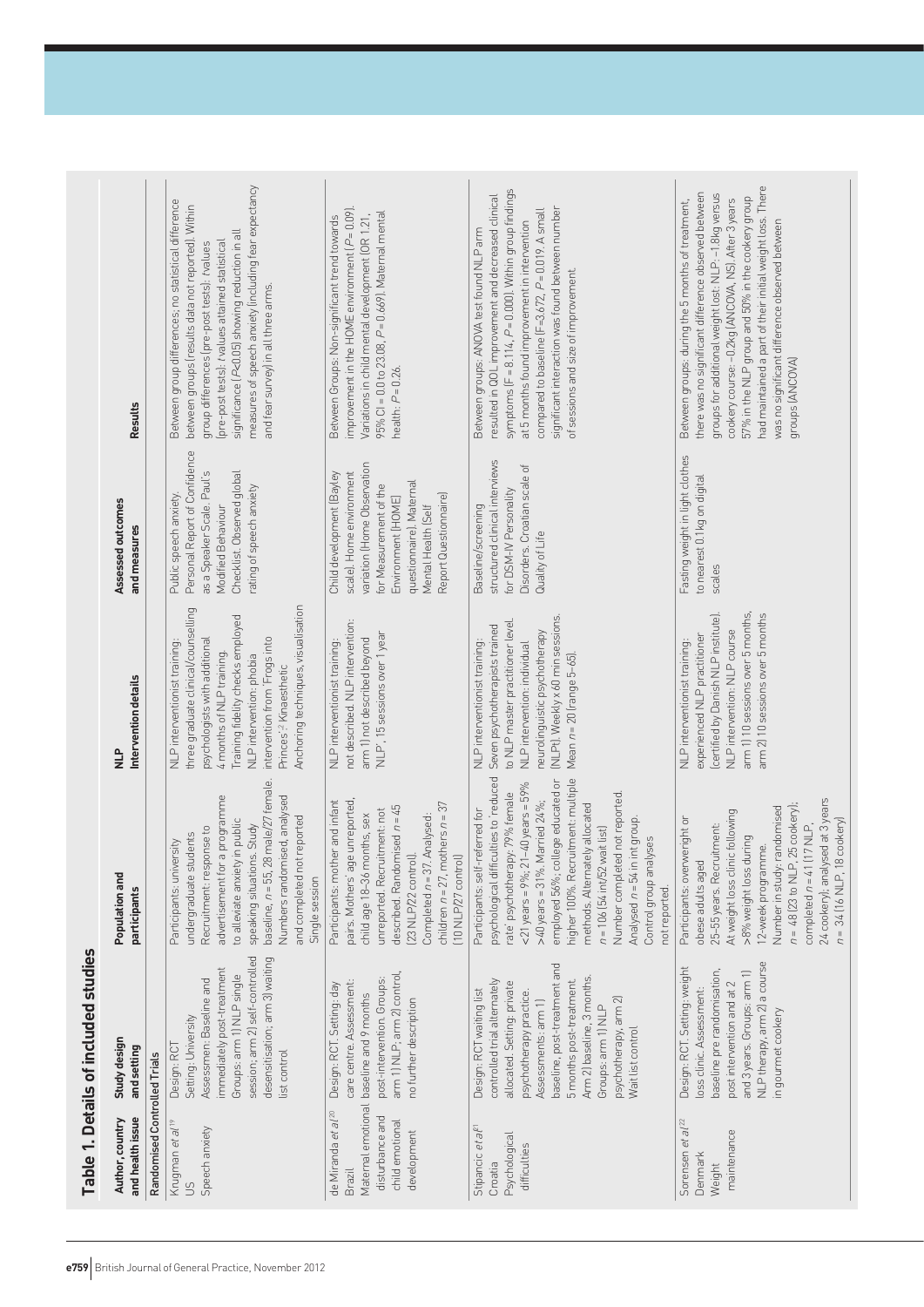| HADS anxiety 15.56 reduced to 7.11; HADS depression<br>GPR: F = 3.586, P = 0.076. There was a greater change<br>in the pre-post scores for the VKD arm as follows pre-<br>ACQ: F = $0.374$ , $P = 0.549$ ; PASQ: F = $0.659$ , $P = 0.429$ ;<br>post intervention: GPR 18.78 reduced to 4.78; PASQ<br>Between groups: 4 week follow-up - no between<br>74.78 reduced to 30.67; ACQ 2.37 reduced to 1.48;<br>group differences: HADS depression: F = 0.106,<br>$P = 0.749$ HADS anxiety: F = 0.003, $P = 0.96$ ;<br>9.67 reduced to 4.89 |                                      | depression scores (M=3.26; $t = 5.18$ , $P = 0.001$ ), $27/29$<br>reported statistically significant improvements in<br>participants reported reduced phobia severity at<br>follow-up (both $P = \langle 0.01 \rangle$ . Group participants<br>16/17 individual participants and 27/29 group<br>reported reduced severity.                                    | 50% of women felt a significant reduction in symptoms<br>in the week after the session. Four women went from<br>feeling nauseous 100% of the time to 20% of the time<br>and two women from 100% to 40%. 5/8 women who<br>had been vomiting noted improvement | statistically different from T0 to T1 (P<0.001), but not<br>(SE1.7). Fear avoidance T0 = 20.1 (SE1.7), T1 = 14.5<br>Social anxiety fear T0 M = 20.3 (SE 1.8); T1 M = 12.9<br>$(SE2.0)$ ; not reported, analysed $n = 23$ T2 M = 12.4<br>(SE2.2), T2 = 14.0 (SE2.2). These findings were<br>statistically significant from T1 to T2 | Non-significant difference between completers and<br>non-completers. Abstinence after programme:<br>completers = 55%; non-completers: 16%                                                                                  | reduced after NLP in all participants, but no statistical<br>was of insufficient quality. Anxiety scores significantly<br>(P = 0.172). Cost saving of £319 per MRI examination<br>further nine (18%) went into the scanner but image<br>of MRI with NLP vs MRI under general anaesthetic<br>38 patients (76%) successfully completed MRI. A<br>difference between those completing MRI or not                           |
|-----------------------------------------------------------------------------------------------------------------------------------------------------------------------------------------------------------------------------------------------------------------------------------------------------------------------------------------------------------------------------------------------------------------------------------------------------------------------------------------------------------------------------------------|--------------------------------------|---------------------------------------------------------------------------------------------------------------------------------------------------------------------------------------------------------------------------------------------------------------------------------------------------------------------------------------------------------------|--------------------------------------------------------------------------------------------------------------------------------------------------------------------------------------------------------------------------------------------------------------|------------------------------------------------------------------------------------------------------------------------------------------------------------------------------------------------------------------------------------------------------------------------------------------------------------------------------------|----------------------------------------------------------------------------------------------------------------------------------------------------------------------------------------------------------------------------|-------------------------------------------------------------------------------------------------------------------------------------------------------------------------------------------------------------------------------------------------------------------------------------------------------------------------------------------------------------------------------------------------------------------------|
| Global Panic Rating (GPR)<br>Depression Scale (HADS)<br>Panic Attack Symptoms<br>Agoraphobic Cognitions<br>Questionnaire (PASQ)<br>Hospital Anxiety and<br>Questionnaire (ACQ)                                                                                                                                                                                                                                                                                                                                                          |                                      | and Beck Depression Inventory<br>Mark's Phobia questionnaire                                                                                                                                                                                                                                                                                                  | nauseous. Number of vomiting<br>Percentage of time feeling<br>episodes per day. Stress<br>(unreported measure)                                                                                                                                               | Liebowitz Social Phobia Scale                                                                                                                                                                                                                                                                                                      | Urinalysis for illegal<br>substances                                                                                                                                                                                       | by adapted Spielberger's<br>Successfully completed<br>MRI. Anxiety measured<br>State-Trait Anxiety<br>Inventory                                                                                                                                                                                                                                                                                                         |
| NLP Intervention: VKD also known<br>UK Council for Psychotherapists<br>hypnotherapist (registered with<br>as Fast Phobia technique. Four<br>as a hypno-psychotherapist)<br>sessions at weekly intervals<br>NLP interventionist: trained                                                                                                                                                                                                                                                                                                 |                                      | for<br>Group: weekly 2-hour sessions<br>per person. Duration not stated.<br>not reported. NLP intervention:<br>group or individual intervention<br>8 weeks plus three one-to-one<br>Individual: mean 2.8 sessions<br>according to assessed need.<br>NLP Interventionist training:<br>sessions                                                                 | NLP interventionist training: NLP<br>therapy, well-formed outcomes/<br>goal setting and hypnotherapy<br>combination of NLP time line<br>trainer. NLP intervention:                                                                                           | stated NLP intervention: 15 skills<br>NLP interventionist training: not<br>Residential 21-day programme<br>and techniques detailed                                                                                                                                                                                                 | not<br>weekly group session and two<br>well-formed outcomes 2-hour<br>NLP interventionist training:<br>one-on-one sessions over<br>stated. NLP intervention:<br>visualisation, anchoring,<br>16 weeks                      | fast phobia cure': collapsing anchor<br>radiographer with NLP practitioner<br>training. NLP intervention: 'Clare's<br>stacked anchor. Single session of<br>NLP interventionist training: MRI<br>1 hour duration                                                                                                                                                                                                         |
| (12 females/6 males) nine in each<br>DSM-IV criteria for panic disorder<br>age range 23-65 years. Recruited<br>arm. Mean duration = 9.52 years.<br>Randomised<br>Participants: adults meeting<br>$n = 22$ , completed $n = 18$ ,<br>Follow-up numbers<br>via media advert.                                                                                                                                                                                                                                                              |                                      | . Recruitment: not<br>completed not reported. Analysed<br>Participants: people with simple<br>reported. Baseline and number<br>or multiple phobias. Mean age<br>31, individual<br>$n = 17$ . NB: Reports only those<br>who completed both baseline<br>and follow-up assessments<br>44 years. Male 29%. Mostly<br>college educated.<br>$n = 48$ : group, $n =$ | sickness. Recruitment: press advert.<br>Baseline $n = 12$ , completed $n = 12$<br>analysed $n = 12$ . Single 2-hour<br>moderate to severe morning<br>Participants: women with<br>session                                                                     | self-reported social anxiety. 15 male<br>and 13 female), aged 20-60 years.<br>not reported, analysed $n = 23$<br>Recruitment not reported.<br>Baseline 28, completed =<br>Participants: people with                                                                                                                                | Participants: substances mis-users.<br>as valid cases. Completed $n = 80$ ,<br>justice system. Baseline $n = 127$<br>attendance. through criminal<br>Recruitment: compulsory<br>of which 99 described<br>analysed $n = 99$ | NLP = neurolinguistic programming. OR = odds ratio. RCT = randomised controlled trial. REBT = rational emotive behaviour therapy. VKD = visual kinaesthetic dissociation<br>Median age 52 years (range 17–75)<br>completed $n = 50$ , analysed $n = 50$<br>had previously failed to undergo<br>Recruitment: NHS radiography<br>department. Baseline $n = 50$<br>MRI. 24 males/26 females.<br>Participants: patients who |
| at intervention completion and<br>randomised trial. Setting not<br>randomisation, immediately<br>4 weeks post completion.<br>screening, baseline post<br>reported. Assessments.<br>arm 2) VKD (NLP arm)<br>Groups: Arm 1) REBT,<br>Design: equivalence                                                                                                                                                                                                                                                                                  | Pre-Post Study Design (uncontrolled) | outpatient clinic. Assessment:<br>Setting: phobia and anxiety<br>Design: pre-post design.<br>baseline and 8 weeks                                                                                                                                                                                                                                             | Follow-up time unreported<br>and follow-up assessment<br>Design: pre-post. Setting:<br>therapist office. Baseline                                                                                                                                            | Assessment: baseline [T0],<br>residential training course.<br>Design: pre-post. Setting:<br>post intervention [T1] and<br>$6$ months $[T2]$                                                                                                                                                                                        | Assessments: baseline<br>Setting: community.<br>Design: pre-post.<br>and 16 weeks                                                                                                                                          | on day of MRI prior to scan.<br>NLP session and follow up<br>Setting: NHS radiography<br>Assessment: on day of<br>Time lag unreported<br>Design: pre-post.<br>department.                                                                                                                                                                                                                                               |
| Panic Disorder<br>Simpson and<br>Dryden <sup>23</sup><br>$\leq$                                                                                                                                                                                                                                                                                                                                                                                                                                                                         |                                      | Einspruch and<br>Forman <sup>24</sup><br>Phobia<br>$\mathfrak{S}$                                                                                                                                                                                                                                                                                             | Morning sickness<br>in pregnancy<br>New Zealand<br>Timpany <sup>25</sup>                                                                                                                                                                                     | Social anxiety<br>Konefal and<br>Duncan <sup>26</sup><br>Denmark                                                                                                                                                                                                                                                                   | Substance misuse<br>Gray <sup>27</sup><br>50                                                                                                                                                                               | undergoing MRI<br>Claustrophobic<br>Bigley et al <sup>28</sup><br>patients<br>$\leq$                                                                                                                                                                                                                                                                                                                                    |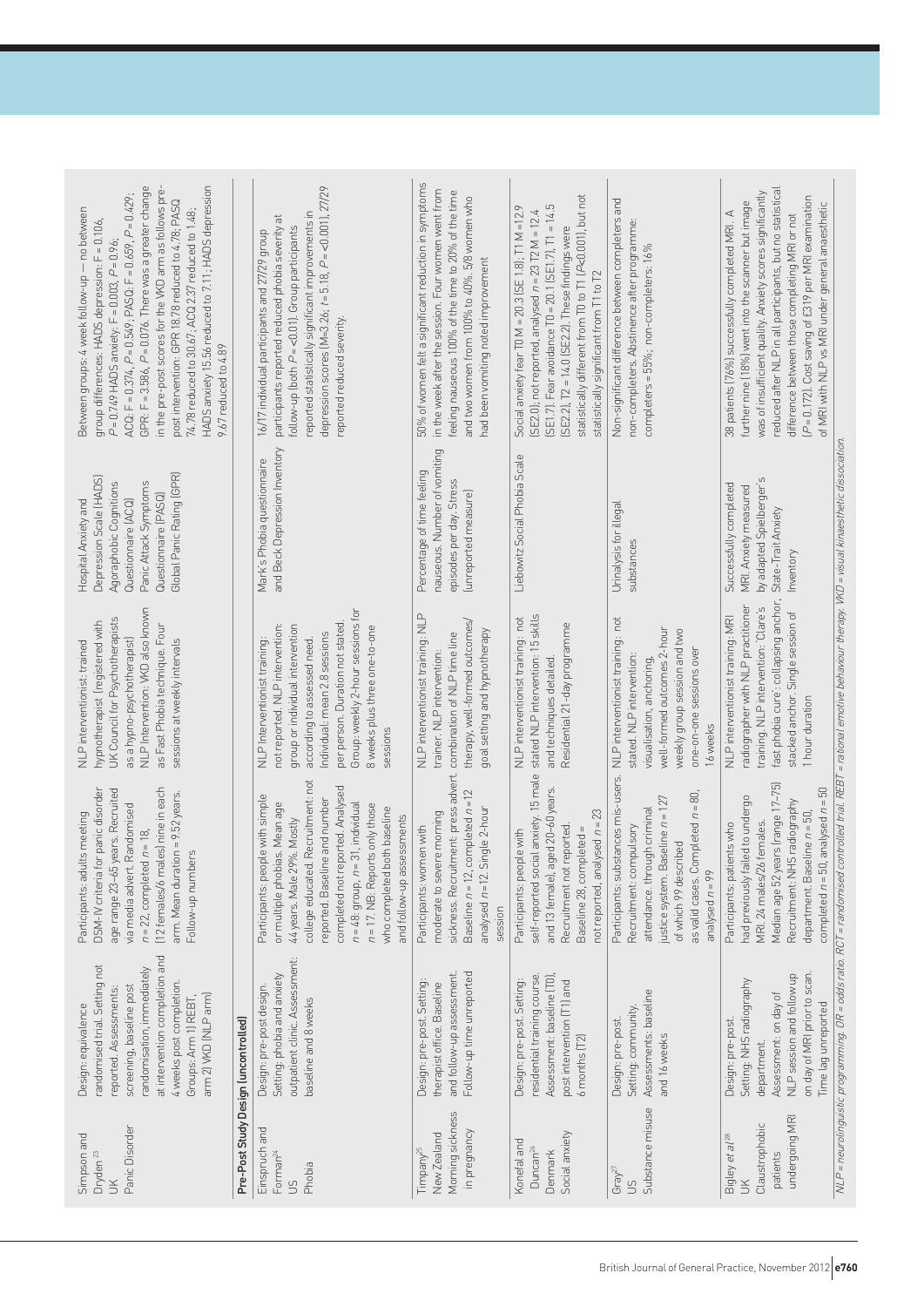

**Figure 1. Flowchart of identified studies.**

# **Funding**

NHS Coventry commissioned the research and had representation on the steering group. The researchers had independence from the funders in the design and execution of the study. The study was sponsored by University of Warwick who had a research governance role in relation to the study.

# **Ethical approval**

None required.

#### **Provenance**

Freely submitted; externally peer reviewed.

# **Competing interests**

The authors have declared no competing interests.

# **Acknowledgements**

We are grateful to the many NLP practitioners who, in person and online, helped us develop an understanding of NLP and directed us to possible sources of evidence.

# **Discuss this article**

Contribute and read comments about this article on the Discussion Forum: **http://www.rcgp.org.uk/bjgp-discuss**

based on the reported study methods according to the following criteria; low risk of bias = all domains adequately met, high risk of bias = at least one domain not met and uncertain risk of bias = inadequate reporting of methods.17 Risk of bias for the pre-post studies was assessed using the Downs & Black quality index score. This is a validated checklist for assessing the quality of randomised and non-randomised studies in five subscales: reporting, external validity, internal validity (bias and confounding), and power.18

# **RESULTS**

### Available evidence

A total of 1459 citations were retrieved using the search strategy. Of these, 93 titles were potentially relevant (Figure 1). Abstracts were obtained and screened and 41 full text papers reviewed. Of the initial 93 citations, the majority were excluded as they were descriptive in nature, were not NLP interventions or they involved only healthy populations. In total, 10 studies were identified meeting the inclusion criteria (Table 1). Due to the small number of studies identified and heterogeneity (in research design, populations, NLP interventions, and assessed outcomes), statistical analysis was not appropriate and a narrative synthesis of the evidence was undertaken. Nine studies were published in peer-reviewed journals and one was identified online.

# Characteristics of included studies:

Five studies were randomised controlled trials (RCTs)19–23 and five were observational/ pre-post test studies.24–28 These were conducted in the US, $3$  Denmark, $2$  UK, $2$ Croatia, Brazil, and New Zealand. Targeted health conditions include various anxiety disorders,<sup>6</sup> weight maintenance, morning sickness, substance misuse, and claustrophobia during MRI. The five RCTs targeted anxiety disorders,<sup>3</sup> maternal anxiety/child development and weight maintenance. Two used NLP interventions versus a no-intervention control arm and three compared NLP to an active intervention. Within the five RCTs, follow-up occurred immediately following a single session treatment, at 1 month, 5 months, 9 months and 3 years.

Within the 10 included studies participants were recruited broadly from childcare, criminal justice, and public and private healthcare facilities, higher education and the press. Demographic data about participants was poorly reported with eight studies reporting some data on sex. Two of these studies specifically recruited women only and the six remaining reported data indicating that overall 64% of study participants were female. Six studies reported participant age, albeit inexactly, with a range from 17–75 years and a midrange estimate of approximately 40 years. One of the RCTs<sup>21</sup> presented broader socioeconomic data and found participants to be college educated or higher (100%), married (24%), and employed (56%).

### Interventions

Delivery of NLP interventions ranged from three studies using a single 1–2 hour session<sup>19,25,28</sup> to the remainder offering 4-20 1–2 hour sessions. Duration of intervention was reported by six studies ranging from  $4$  weeks,<sup>23</sup> 21 days residential,<sup>26</sup> 4–5 months22,27 and 12 months.20 One study offered group NLP.24

Six studies described the qualifications and training of the interventionists and these included three clinical psychologists,19 eight psychotherapists,<sup>21,23</sup> a certified NLP practitioner22,25 and an NLP practitioner level radiographer<sup>28</sup> These NLP interventionists were all certified to a minimum of NLP practitioner level with two stated as being master practitioner certified.21,25 The interventionist training level was better described in the RCTs. Intervention techniques reported were mixed with six studies19,23,25–28 employing a wellestablished NLP intervention described in the NLP literature<sup>29,30</sup> Four studies referred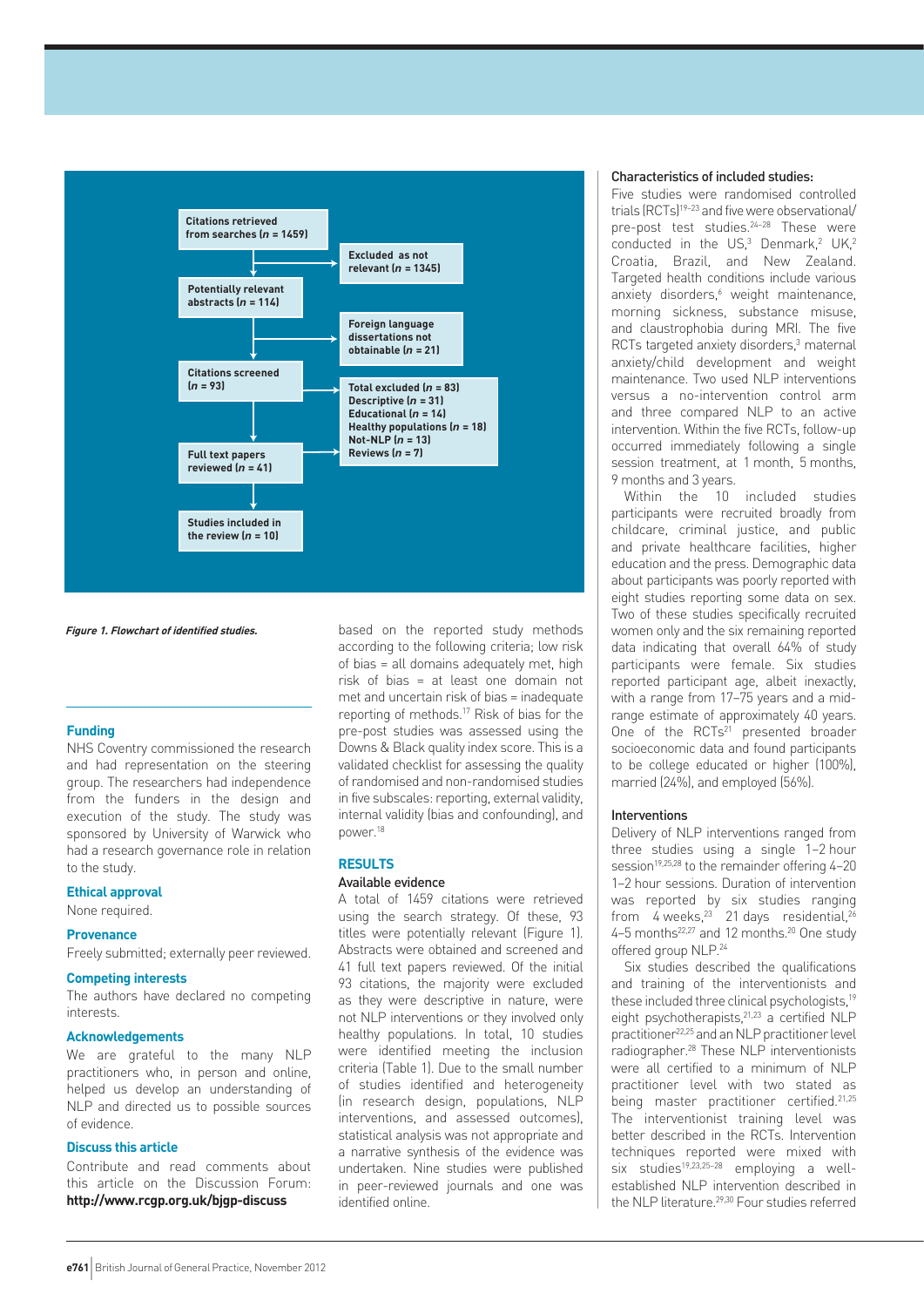|                                        |                                            | <b>Table 2. Assessment of risk of bias</b> |                                                                  |                                          |                                                 |
|----------------------------------------|--------------------------------------------|--------------------------------------------|------------------------------------------------------------------|------------------------------------------|-------------------------------------------------|
| <b>RCTs</b>                            | <b>Adequate</b><br>sequence<br>generation? | <b>Allocation</b><br>concealment?          | <b>Blinding</b><br>lof outcome<br>assessors)?                    | Incomplete<br>outcome data<br>addressed? | <b>Overall</b><br>assessment<br>of risk of bias |
| Krugman et al <sup>19</sup>            | Unclear                                    | Unclear                                    | <b>Yes</b>                                                       | Unclear                                  | Uncertain                                       |
| De Miranda et al <sup>20</sup> Unclear |                                            | Unclear                                    | Unclear                                                          | No                                       | High                                            |
| Stipancic et al <sup>21</sup>          | No                                         | No                                         | Unclear                                                          | Unclear                                  | <b>High</b>                                     |
| Sorensen et $a^{22}$                   | Unclear                                    | Unclear                                    | Unclear                                                          | <b>Yes</b>                               | Uncertain                                       |
| Simpson and<br>Dryden <sup>23</sup>    | No                                         | No                                         | Unclear                                                          | Unclear                                  | High                                            |
| Pre-post<br>study designs              | <b>Reporting</b><br>(10 items)             | <b>External</b><br>validity<br>(3 items)   | <b>Internal</b><br>validity: bias<br>& confounding<br>(13 items) | <b>Power</b><br>$(1$ item $)$            | <b>Total score</b><br>(27 items)                |
| Einspruch and<br>Forman <sup>24</sup>  | 3                                          | 1                                          | $\mathcal{P}$                                                    | $\Omega$                                 | 6                                               |
| Timpany <sup>25</sup>                  | $\mathfrak{D}$                             | 1                                          | $\mathfrak{D}$                                                   | $\Omega$                                 | 5                                               |
| Konefal and<br>Duncan $26$             | $\overline{a}$                             | $\cap$                                     | 4                                                                | $\cap$                                   | 10                                              |
| Gray <sup>27</sup>                     | $\mathfrak{D}$                             | $\mathcal{P}$                              | 4                                                                | $\bigcap$                                | $\mathcal{B}$                                   |
| Bigley et al <sup>28</sup>             | 8                                          | 1                                          | 4                                                                | $\Omega$                                 | 13                                              |
| RCT = randomised controlled trial.     |                                            |                                            |                                                                  |                                          |                                                 |

generally to 'NLP techniques' or 'NLP behaviour modification'. The observational studies provided greater detail about the interventions employed.

# **Outcomes**

Across the 10 studies, 23 measures were used, and 18 outcomes reported. Outcomes were largely aligned to the targeted condition and the most common outcome assessed was anxiety19,23–26,28 with three also measuring quality of life $23$  and depression.23,24 Validated measures were referenced by seven studies with a further two reporting the outcome was assessed but not how. All psychological outcome measures were different across these eight studies. Only three studies measured objective outcomes, weight,<sup>22</sup> successful completion of MRI scan,<sup>28</sup> and urinalysis for illegal substances.27 Of the 18 outcomes reported, 11 were self-reported, three were objective measures, two were observed, and two not reported. The two observed measures were from RCTs<sup>19,20</sup> and one had a blinded outcome assessor $19$  and the other was unclear.20 In general the RCTs performed no better than the pre-post studies in terms of reporting of outcomes and the process of their measurement.

# Risk of bias

In three of the RCTs, the risk of bias was high with alternate group allocation.<sup>21,23</sup> and incomplete outcome data reporting<sup>20</sup> (Table 2). In two RCTs the risk of bias was uncertain.<sup>19,21</sup> None reported results by intention to treat (ITT) analysis and, although one<sup>22</sup> reported undertaking ITT analysis, only the completer analysis was presented. Three RCTs fared better in reporting withdrawals and participants lost to follow-up. In the pre-post study designs, the quality index scores<sup>18</sup> ranged from  $6-13$ (maximum rating is 23 for non RCTs) where low ratings represent poor quality. Only one paper28 scored above the scale mid-point for quality.

# NLP effects

Across the five RCTs, NLP was evaluated with undergraduate students, mother and child pairs, weight challenged adults, and emotionally-distressed adults for which the main outcomes were assessed ranging from immediately post-treatment to 3-year follow-up. Main outcomes reported were anxiety (self-report), child development (observed), weight (objective), and quality of life (self-report). Four RCTs reported no significant between group differences in the assessed outcomes with the fifth<sup>21</sup> reporting less psychological distress and increased perceived quality of life in the NLP group compared to the waiting list control arm. Three RCTs and five pre-post studies reported within group improvements. Of the three studies measuring objective outcomes, one reported a post-treatment increase in completed MRI scans<sup>28</sup> and the other two reported no post-treatment improvement in urinalysis for illegal substances<sup>27</sup> or weight maintenance.<sup>22</sup>

# **DISCUSSION**

### Summary

This systematic review demonstrates that there is little evidence that NLP interventions improve health-related outcomes. The study conclusion reflects the limited quantity and quality of NLP research, rather than robust evidence of no effect.

#### Strengths and limitations

This represents the first well-conducted review investigating the effectiveness of NLP on health-related outcomes. The study has not attempted to define NLP and its many components and techniques and this complicates the interpretation of the evidence. This study took the authors' word that they were delivering NLP if they said they were and the evidence of levels of training of the interventionist supported this assumption. Some academic investigation into NLP was found in unpublished German language dissertations that the library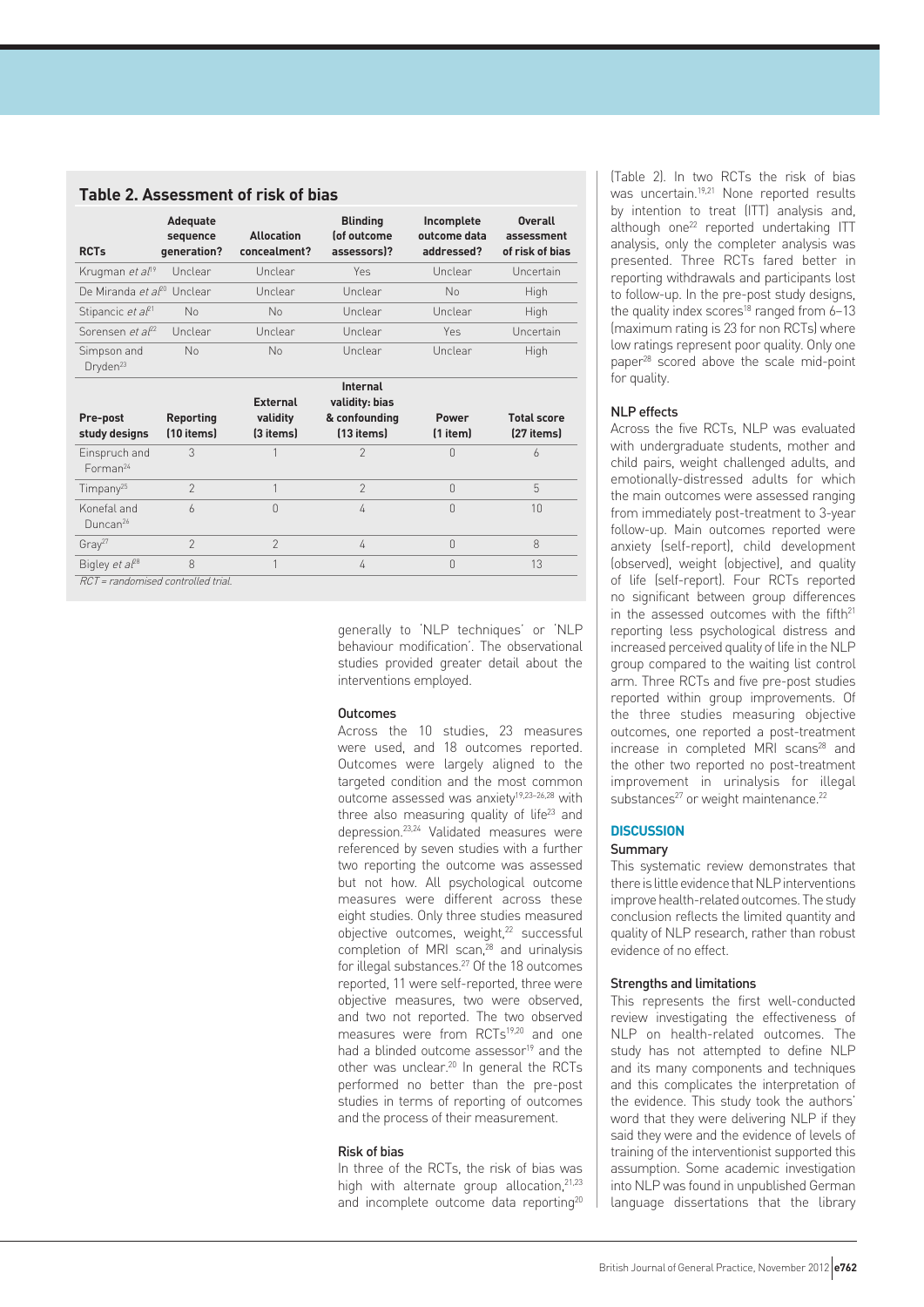advised would not be possible to obtain and this represents a possible gap in the evidence. The decision was taken to exclude studies using single NLP techniques. NLP has a lack of consensus surrounding a definition of techniques and mechanism of effect and on an individual technique basis there is overlap with more established and evidence-based psychological techniques. Arguably these could include developing rapport = person-centred counselling; modelling = vicarious learning; eliciting well formed outcomes = goal setting; reframing = cognitive behavioural therapy (CBT) techniques; and anchoring = classical conditioning. Inclusion of studies labelled by their authors as NLP and focusing on one of these single NLP techniques would have lead to a misleading observation of the evidence. Publication bias assessment was not formally calculated because only 10 studies were included.18 The scoping reviews around the practice of NLP in physical and mental health conditions suggested it remains a controversial intervention. As only one of the five RCTs showing a positive effect in favour of NLP was found, the authors are less concerned about publication bias. However, it is possible that the controversy surrounding NLP may lead to a publication bias against studies that find a positive effect in favour of NLP.

Risk of bias in the five RCTs was high, or uncertain due to inadequate reporting of methods. It was not possible to determine the risk of bias associated with selective outcome reporting due to the absence of published study protocols. Assessment of the pre-post studies found four scoring lower than the scale midpoint score indicating a high risk of bias.

## Implications for research and practice

There is currently insufficient evidence to recommend use of NLP for any individual health outcome. Neither this review, nor the FOI NHS trust data, point strongly to appropriate populations for further research. Use of NLP in specific settings may be vindicated in future, and preliminary data from its use in MRI/claustrophobia may justify a sufficiently powered RCT to clarify its role for these patients. Discussions with NLP key informants identified populations, for example allergy sufferers, who they felt were a strong target population for further NLP-based research. A formal stakeholder consultation with a range of NLP master practitioners would be an important next step for identifying such target populations for research. The strength of evidence for CBT would suggest it as a possible comparison group. The risk of bias assessments point to the need to develop a fully-specified and replicable intervention protocol for evaluation in a sufficiently powered RCT.